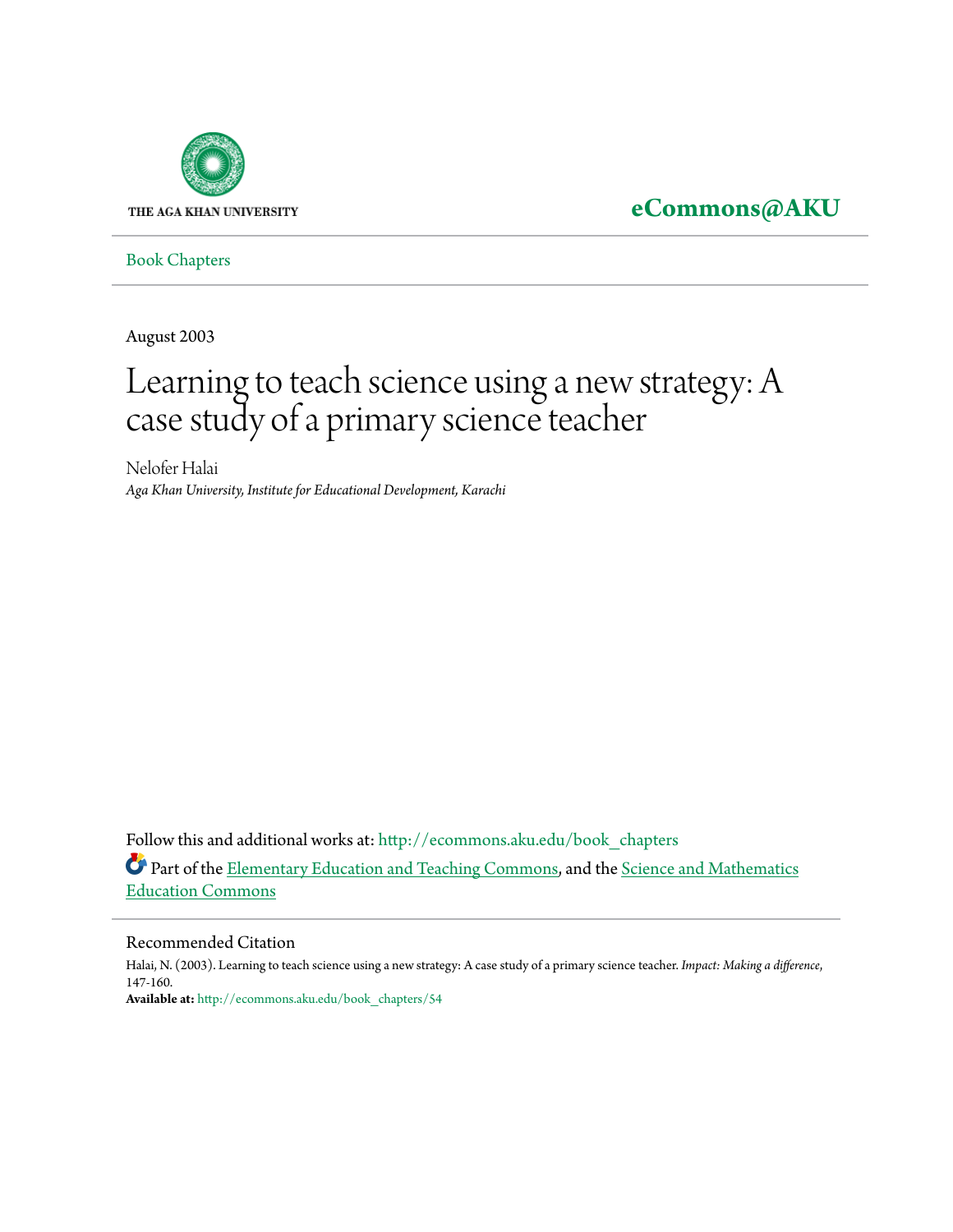#### LEARNING TO TEACH SCIENCE USING A NEW STRATEGY: A CASE **STUDY OF A PRIMARY SCIENCE TEACHER**

### Nelofer Halai AKU-IED, Karachi, Pakistan

#### Abstract

Constructivism has emerged as the dominant learning model in science educational reform. Despite this, there is a paucity of research studies on instructional strategies that might help the construction of knowledge that is in consonance with the established body of science. The use of activities based on discrepant events in teaching science at the primary level is seen as one way of encouraging this construction. Hence, Science Teachers enrolled in science methods courses / programmes at AKU-IED are exposed to this instructional strategy.

The four-member team of science teacher educators, teaching on an eight-week in-service programme, chose to look at the experience of the participating science teachers critically as they were exposed to the use of this strategy for the first time. The purpose was to understand how the participants learn the strategy and use it in the primary classroom. Four independent case studies were generated -- this paper presents the case that I studied.

I worked with one female science teacher from a private school in Karachi. The teacher was observed, while this strategy was taught, as she planned the lesson using this strategy and while she delivered the lesson to class five students. She was also interviewed indepth after the practice teaching. Data shows that the teacher succeeded in delivering the lesson as planned, however, she faced some unique challenges in planning and teaching. Despite, having strong content knowledge and confidence in her teaching ability, she faced difficulty in selecting the discrepant event suitable to the content of the lesson.

Analysis reveals that the discrepant event requires a special kind of "practical pedagogical knowledge" that requires both content knowledge and experience with hands-on activities. Observation also showed that, despite support, the teacher had difficulty in explaining the discrepancy in the event to the pupils. The pupils too, lacking a wider experience of life, had difficulty in seeing the discrepancy in the activity. Implications for teachers and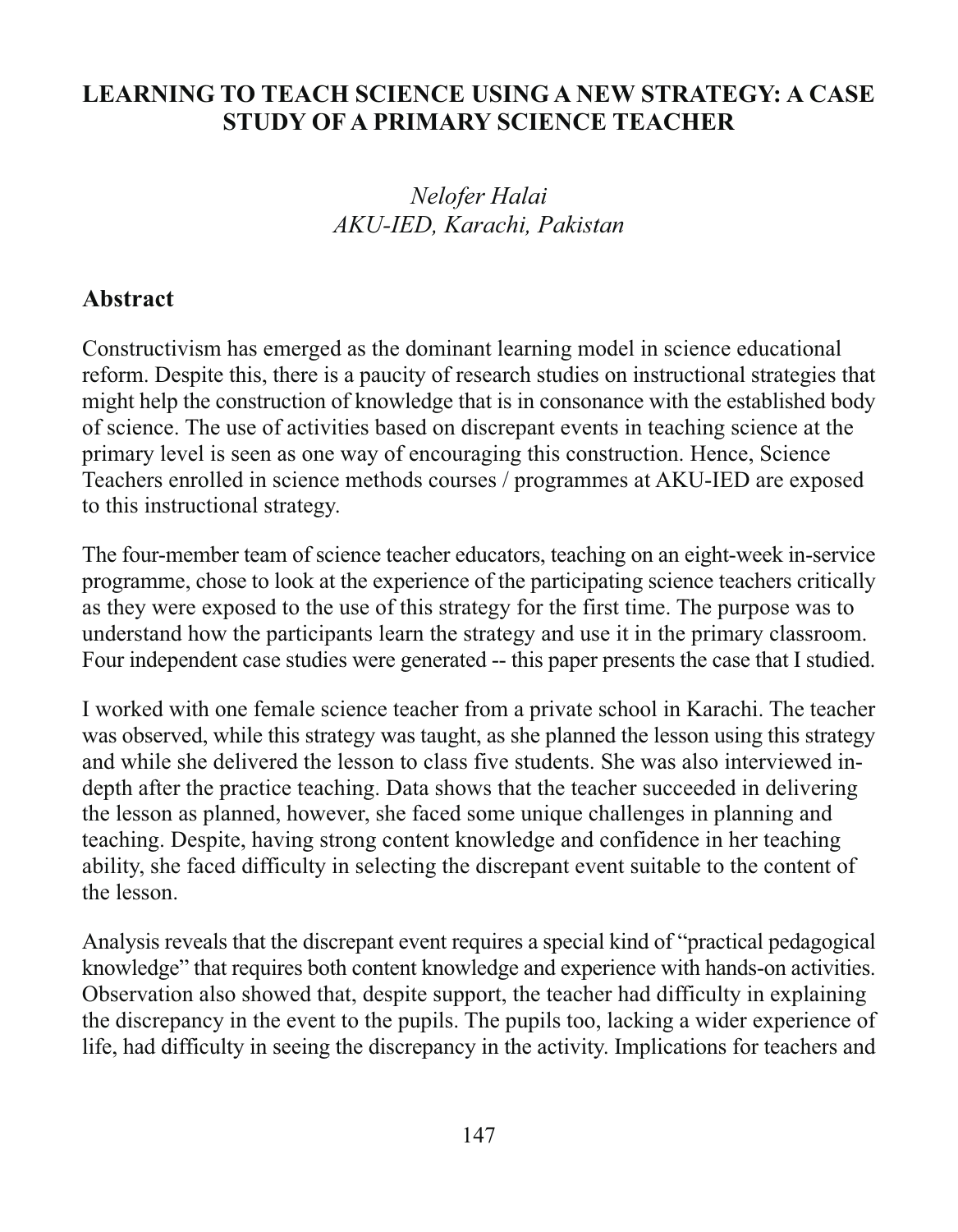teacher educators are discussed, as follows:

Constructivism, as a learning model, has found a great deal of acceptance in Science education (Baker, 1997; Collette & Chiapetta, 1989). There is a growing recognition that educators need a wider repertoire of strategies applicable to a constructivist classroom (Bonsetter, 1998; Gunstone, et al. 1999). One promising approach is through the use of so-called 'dissonant' or 'discrepant events' (Kavogli, 1992). Discrepancy refers to a dissonant situation where the outcome is contrary to what the learner expects. This results in arousal of conflict with a consequent need for the learner to assimilate the unknown or incongruous material into his or her cognitive structure. Perplexity and contradiction play an important role in stimulating the learner's curiosity This concept of discrepancy can be traced to the early work of Festinger and his Theory of Cognitive Dissonance in which he stated that the creation of dissonance is psychologically very uncomfortable and motivates individuals to actively reduce the level of dissonance and thereby return to a state of greater equilibrium or consonance. Current research in the area of conceptual change maintains that students' dissatisfaction with their existing conceptions constitutes a fundamental condition in bringing about meaningful cognitive change (Posner, et al. 1982). A change is necessary to change students' alternate frameworks and to help them to construct knowledge that is in line with the current scientific thinking.

Mustafa (1998) shares her experience of working with this strategy with middle school students in her school in Karachi, "I found discrepant events very useful and motivating strategy however, it was time consuming and difficult to implement. I had difficulty in developing events suited to the learning needs of the students." Despite the difficulty, Shakoor (1998), found discrepant events to be a viable strategy in the Science classroom in Pakistan. Shrigley (1987) finds that discrepant events fascinate children and could and should be used to teach inquiry-based science to children. Hence, this strategy is included in the repertoire of strategies introduced to teachers enrolled in the Certificate in Education (Science) offered at the Institute for Educational Development (AKU-IED). As a teacher educator and a teacher-researcher I am interested in professional development of teachers and the experiences that they undergo when exposed to a teaching strategy for the first time

The Certificate in Education is an eight-week in-service program offered in five curriculum areas (Science, Mathematics, English, Social Studies and Primary Education), offered to teachers from AKU-IED Cooperating Schools. It might be worth mentioning here that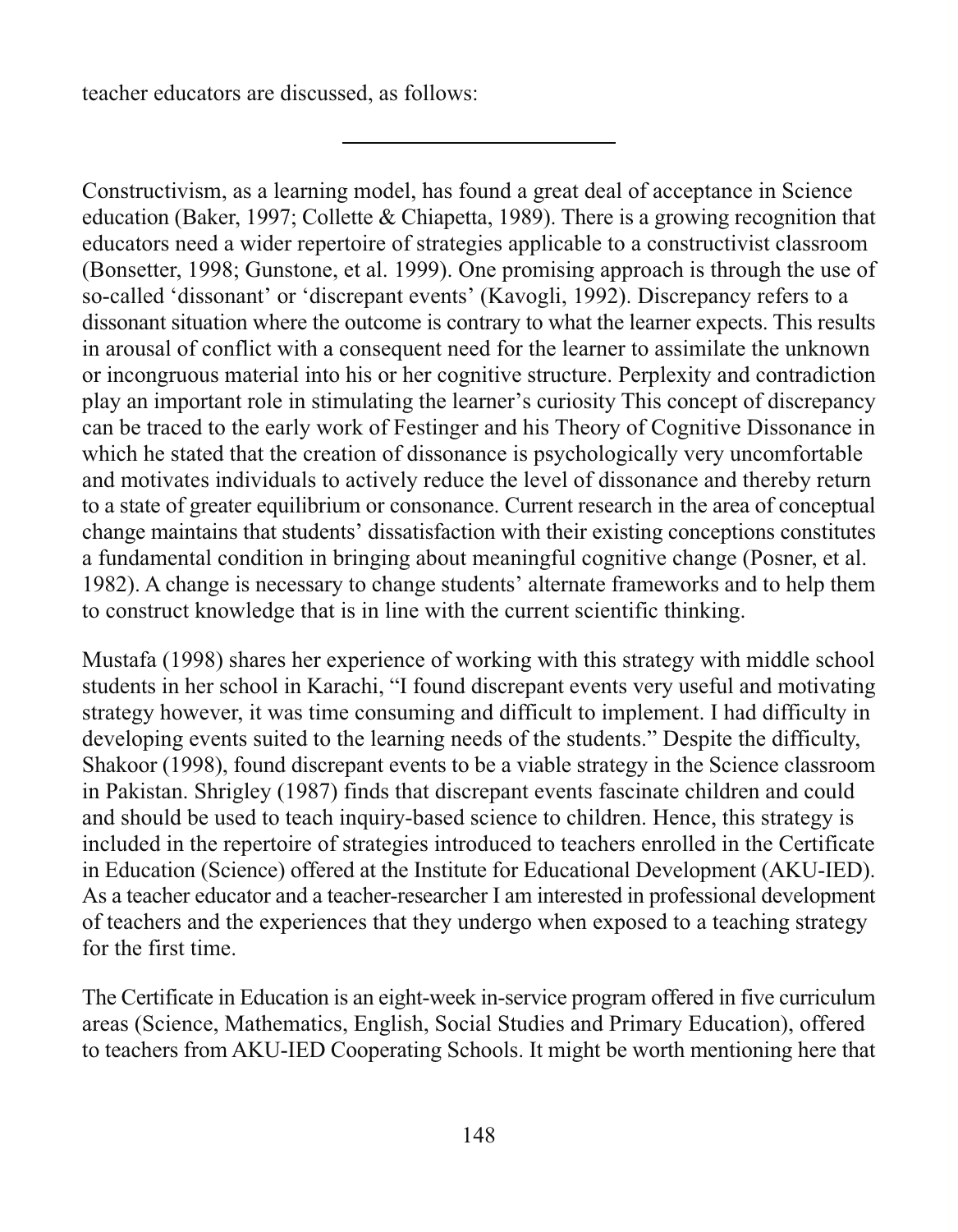AKU-IED was established in July 1993 as an integral part of the Aga Khan University, with the purpose of serving the region<sup>1</sup>. The Institute's programmatic activities include a two-year Master of Education and in-service Certificate Programmes. The Certificate in Education (Science) has been offered almost every year to primary and secondary science teachers from all parts of Pakistan and the countries that AKU-IED serves<sup>1</sup>. This programme is taught by AKU-IED faculty along with graduates of the MEd programme.

This study was initiated to look critically at the experience of primary science teachers participating in the Certificate in Education Programme offered by AKU-IED. The research question under study was:

What is the experience of primary science teachers when exposed to a new teaching strategy (discrepant event in this case) and the process that they follow in using the strategy in the classroom for the first time?

The four-member teaching team<sup>2</sup> undertook to develop four independent case studies under the leadership of the author. However, this paper presents one case that I studied and developed.

### **Methodology**

The research participants were drawn from the twenty-two teachers taking part in the Certificate Programme (Science). These teachers could be categorized into four groups: teachers from the government schools, private schools, AKESP system in Pakistan and teachers from schools outside Pakistan<sup>1</sup>. One teacher representing each sector was selected to participate in the study. As mentioned above each member of the four-member teaching team took responsibility of developing a case. The criteria used to select the teachers were:

- 1. The teacher must have a science background, i.e., must have at least a BSc / Inter in Science or equivalent educational qualifications;
- 2. The teacher should be teaching science at the primary level;
- 3. The teacher should have at least three years experience of teaching;

<sup>1</sup> This includes Afghanistan, Bangladesh, India, Kenya, Kyrgyzstan, Pakistan, Tajikistan, Tanzania, Syria and Uganda.

<sup>2</sup> I acknowledge the contribution of the Ms. Shahida Javed, Mr. Idrees Ahmed and Mr. Saeed Nasim who with me constituted the teaching team as well as the research team.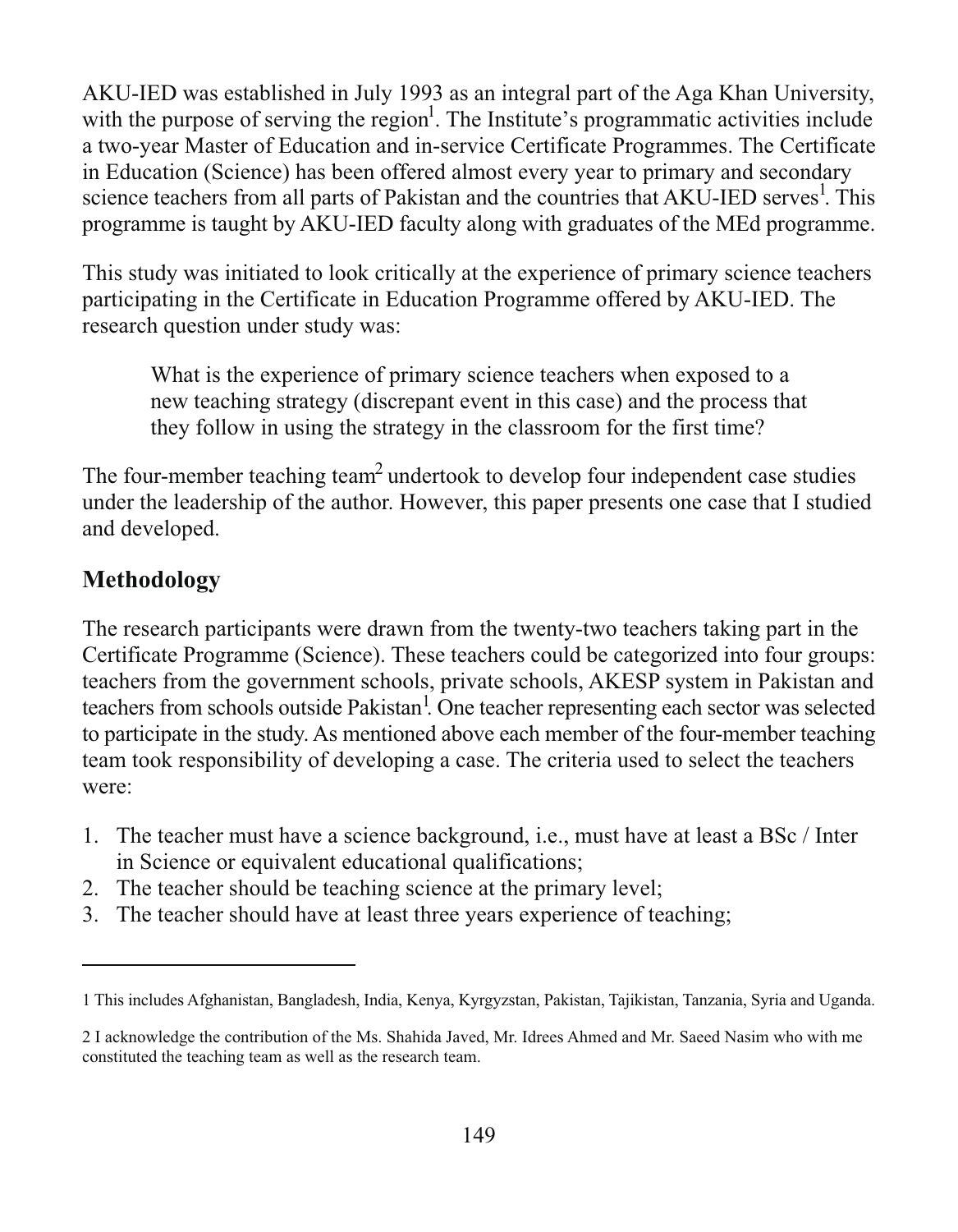4. Should be doing well in the in-service programme.

The teachers participating in the study were treated no differently from other participants of the programme except that they sat for a 30-45 minute interview conducted after practice teaching.

The data collection was spread over a four-day period in which the primary teachers were exposed to the teaching of discrepant event for the first time. The schedule that was followed for teaching and research was as follows:

DAY 1: The four-member team taught a hands-on six-hour session on discrepant events. Besides their teaching responsibilities the research team<sup>3</sup> also observed their designated teacher as part of the research study.

**DAY 2:** The teachers prepared for and developed a lesson plan to teach a science lesson at the primary level using discrepant events as a teaching strategy. They also presented the prepared discrepant event to their peers to obtain feedback. The research team observed and took field notes about the participating teachers' preparation and planning for teaching.

**DAY 3:** The teachers taught the prepared lesson in a real classroom, while being observed by a member of the teaching team. They were then given feedback after the lesson. The research team maintained comprehensive field notes on the class observations.

**DAY 4:** The research team interviewed the participating teachers for 30-45 minutes.

The teaching format outlined above was generally followed by the teaching team throughout the programme. Farhana has summed it up in her interview<sup>4</sup> as such:

You have a special way to move ahead, that I have been observing from the first day. Whenever we learn something new, first of all you people demonstrate it as a teaching strategy, which we have not studied before. We observe; then keeping our experience in mind, we plan something

<sup>3</sup> Please note that the four-member teaching team and the research team was the same, however they had different roles and functions to perform during the teaching/research period.

<sup>4</sup> All quotes from the teacher's interview have been edited to enable the reader to better understand the meaning. In addition, at places Urdu words that she used in her conversation have been translated into English by the author. Journal entries are used verbatim.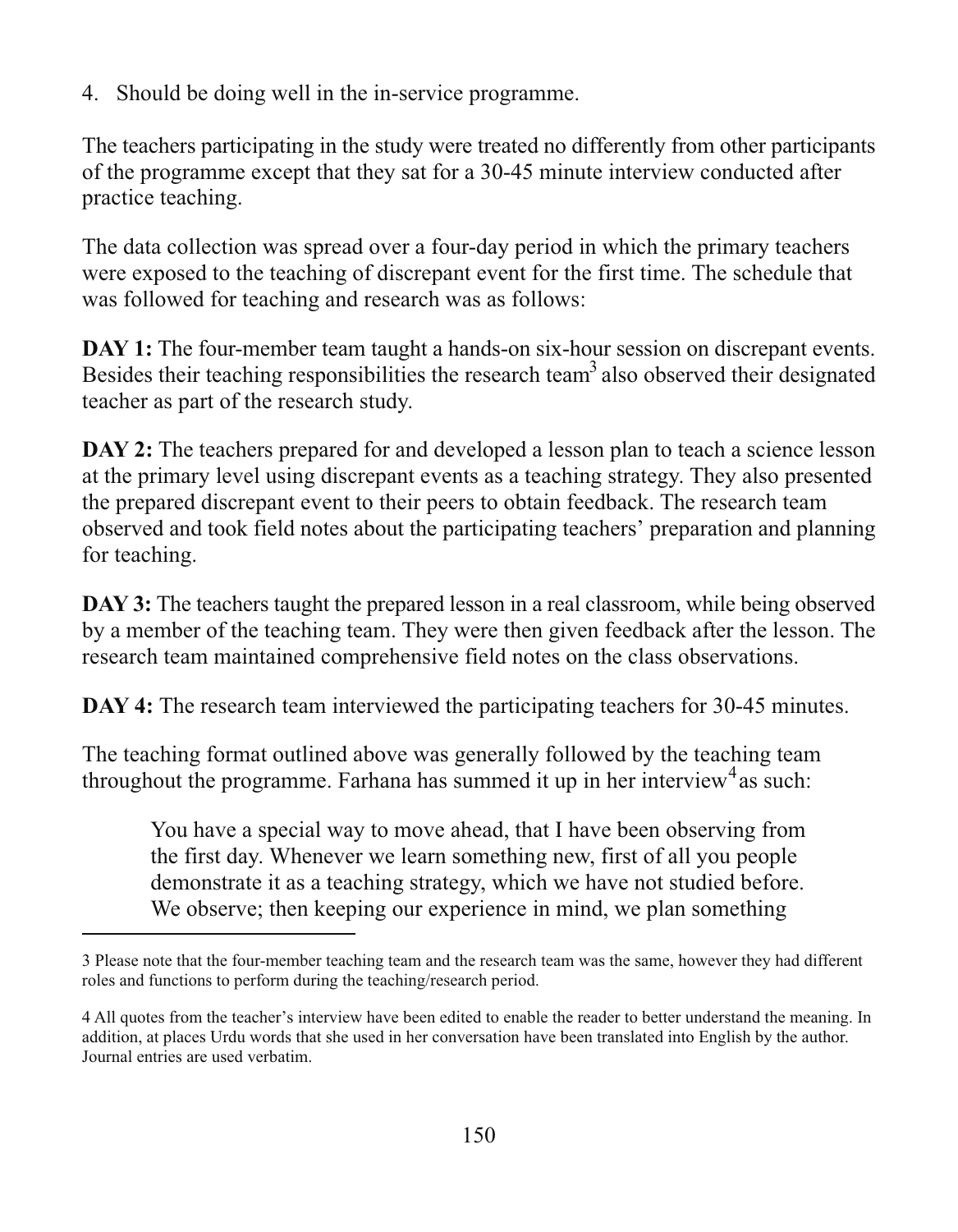ourselves. After that we present it to our peers which helps to build confidence. And finally, we implement the plan in a classroom.

Support and help was provided to the teachers throughout the planning and developing stage of their lesson plans. The whole lesson was observed by at least one member of the teaching team. Data for the study was collected in the form of field notes and reflective journal entries maintained by both the research team and the teacher. The teacher was also interviewed for a duration of 30-45 minutes, which was recorded on audiotape and transcribed.

Data analysis involved reading and coding the field notes along with reflective journal entries of the teacher and the researcher as well as the transcribed interviews. Comments, remarks and emerging categories were noted in the margin. Patterns and trends in these materials helped to identify relationships between variables and themes, whereas the isolation of patterns and processes and collapsing them in large categories enabled the findings to emerge (Strauss  $&$  Corbin, 1998).

#### Teaching and learning a new teaching strategy

Farhana Batool<sup>5</sup> is a bright and articulate science teacher working in a private school in Karachi, which I shall refer to as the Central Model School (CMS). She had recently shifted to Karachi from Islamabad and had begun to teach at CMS. It was a reflection of the confidence the school had in her ability to benefit from the in-service programme that she was sponsored to attend after teaching in the school for only four months. During the eight week in-service, she participated enthusiastically, asking questions and raising issues both during class and through her reflective journal. She had the ability to grasp new ideas relatively quickly and was a very conscientious teacher.

Farhana was not aware of discrepant events as a strategy for teaching science, and was curious as to its nature. Teachers were paired into groups of four when the actual subject was introduced in the programme. Farhana took a "lead" role, reading the instructions, translating them in Urdu for the members of the group who were not very conversant in English, and then following the instructions along with them.

Her first reaction to the use of discrepant events by the teaching team in the programme was expressed in the following dialogue from the interview transcript:

<sup>5</sup> A pseudonym has been used to protect the teacher's identity.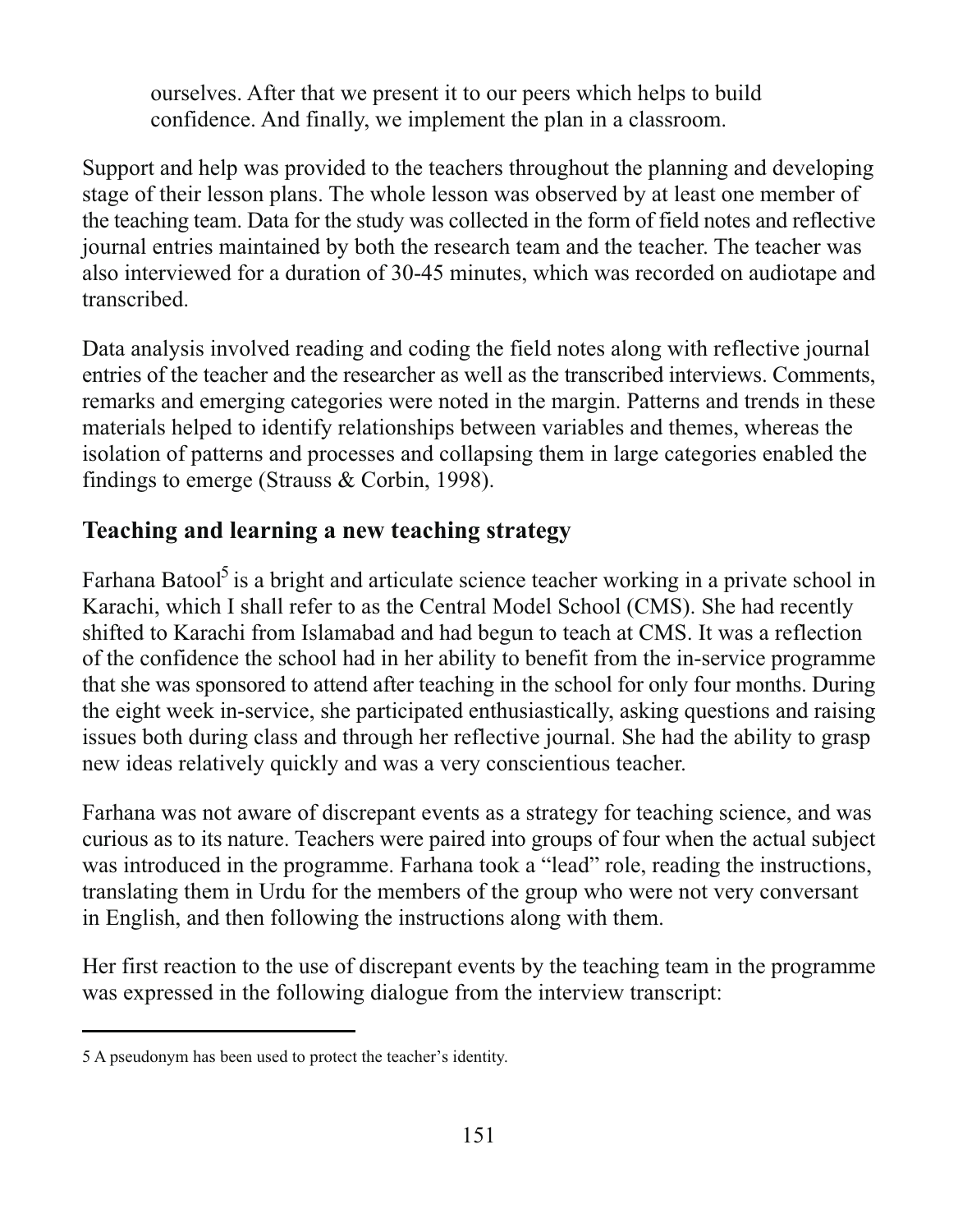Farhana Batool (FB): On the first day when the activity started, one had the feeling that discrepant events were something else. That these activities would not be the same as those activities that we do daily. In the beginning we had a discussion, then one activity was done in front of us, we did an activity by ourselves also. Till that time it appeared that discrepant event activities were something else.

Nelofer Halai (NH): What does it mean when you say "something else"?

FB: It seemed to me that discrepant events were not normal activities.

NH: OK

FB: They are something special. They are something different where we would have to consult different books. In the beginning, it appeared that it was going to be a difficult task. When we started lesson planning, thought more, picked up and read more books, then it became clear that a discrepancy is present in almost all activities. The majority have them though we don't think in that way. It has more to do with the way we think. Which direction are we going in? The most helpful were the suggestions we got to improve the discrepant event from our peers and tutors. For me, the most ideal time is that time.

NH: Your peers?

FB: When we were doing the presentations for other teachers, when we talk, the confusion automatically comes forward and we become more clear ourselves about the activity and where we should improve. That really helps us a lot. And we automatically become more confident. If things have worked here, then definitely they will work in the class.

The content atmospheric pressure and related concepts were to be taught using this strategy. A part of the morning's work included working on a pre-selected discrepant event based on some aspect of atmospheric pressure. Each group was to then present to the rest of the class both the activity as well as the science underpinning the activity.

Farhana's group was given an activity where they were supposed to put a lighted matchstick in a jam jar and put a hand on the jar in such a way as to make it airtight.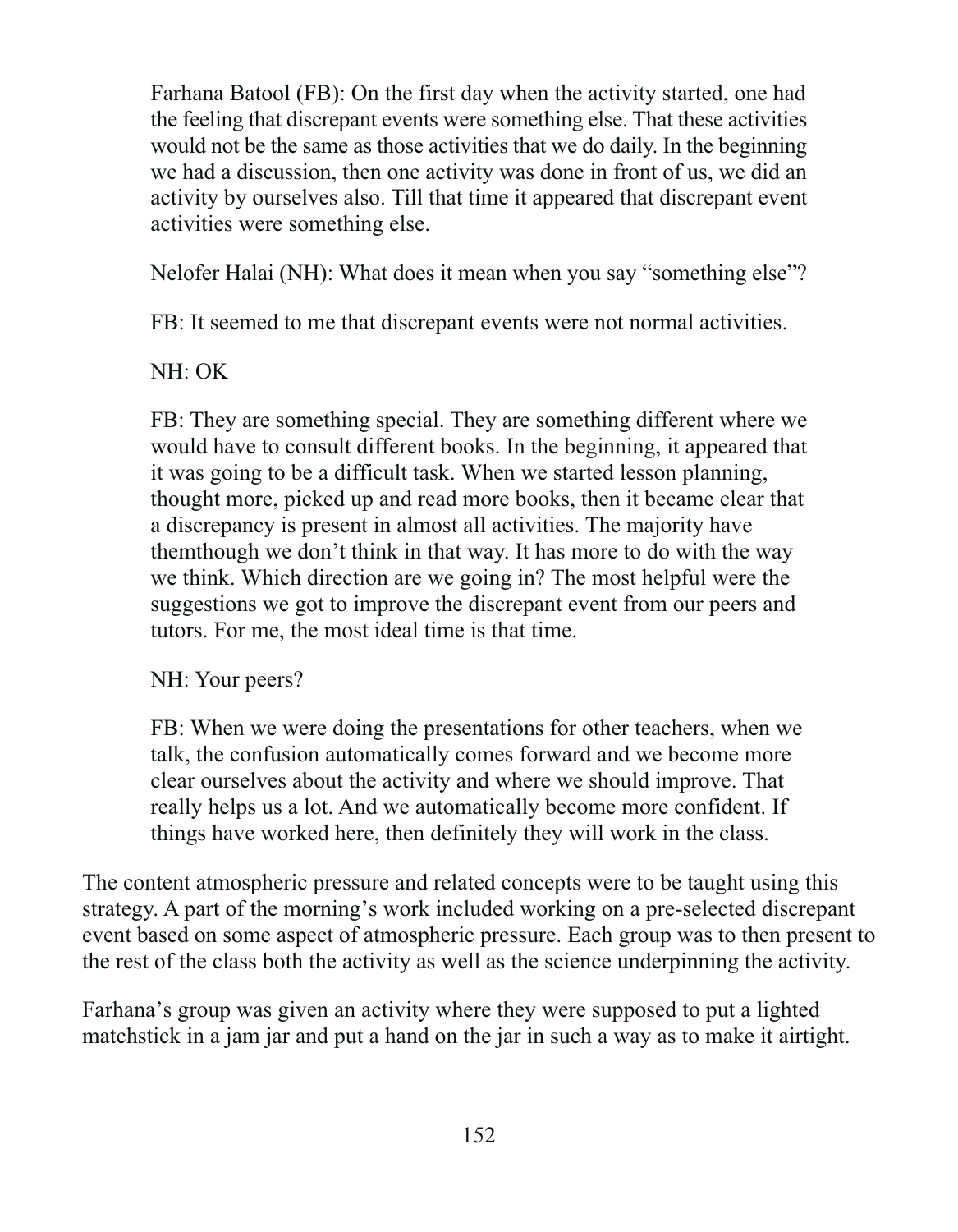When the jar was released it was expected to remain sticking to the hand. Farhana tried it several times but could not do it. Then Farid, another teacher in her group, tried it and it worked very well. The jar remained stuck to his hand for quite some time leaving a dark red ring mark. He also said that he felt suction on his hand. However, all subsequent attempts to obtain the required suction failed and the jar did not "stick" to the hand. Farid and then Farhana both tried it together with a third teacher from the group, but it did not work. The jam jar refused to stay put and would not adhere to their hands as it had during the group work. However, they made the best of the situation and explained the activity to the rest of the teachers.

As a teacher-educator and teacher-researcher, these two things are a source of interest for me - the fact that the selected activity was very temperamental, sometimes it worked and sometimes it did not; and secondly, a very cursory attempt was made to explain the science behind the event. Perhaps in this case it was because the activity did not work so the teachers could not explain the science related to the discrepant event. In the same way other groups were expected to demonstrate their discrepant event activity to the rest of the class and teach the scientific concept underlying it. However, I saw that only one group took pains at trying to get at the underlying scientific concept.

At the end of the morning sessions, I was not sure how many teachers had understood the concept of atmospheric pressure from the demonstrations. In retrospect, I think we, the teaching team, should have encouraged and actively facilitated more discussion of the underlying science principles when we demonstrated discrepant events ourselves. Later we saw that the teachers too focused on making the activity work and less attention was paid to understanding or explaining the science underpinning the event. For instance, in the above example, the focus was on making the jar stick rather than on understanding and explaining to the peers the reason behind it and relating it to atmospheric pressure.

#### Learning to use a new teaching strategy

On the second day, the teachers were given time to look up resources in the library to prepare their lesson plan using a discrepant event. I was immediately surrounded by a group of students who wanted more specific help. I mentioned the name of Liem's (1987, 1991) book, *Invitation to Science Inquiry*, and the teachers were off chasing it. I saw Farhana and one of her colleagues in front of the photocopier in the afternoon. They were getting some activities copied. I asked them how they had located the activity. They told me that they looked for an activity that they could do easily and one for which the materials were easily accessible. They then looked in the textbook to see the absence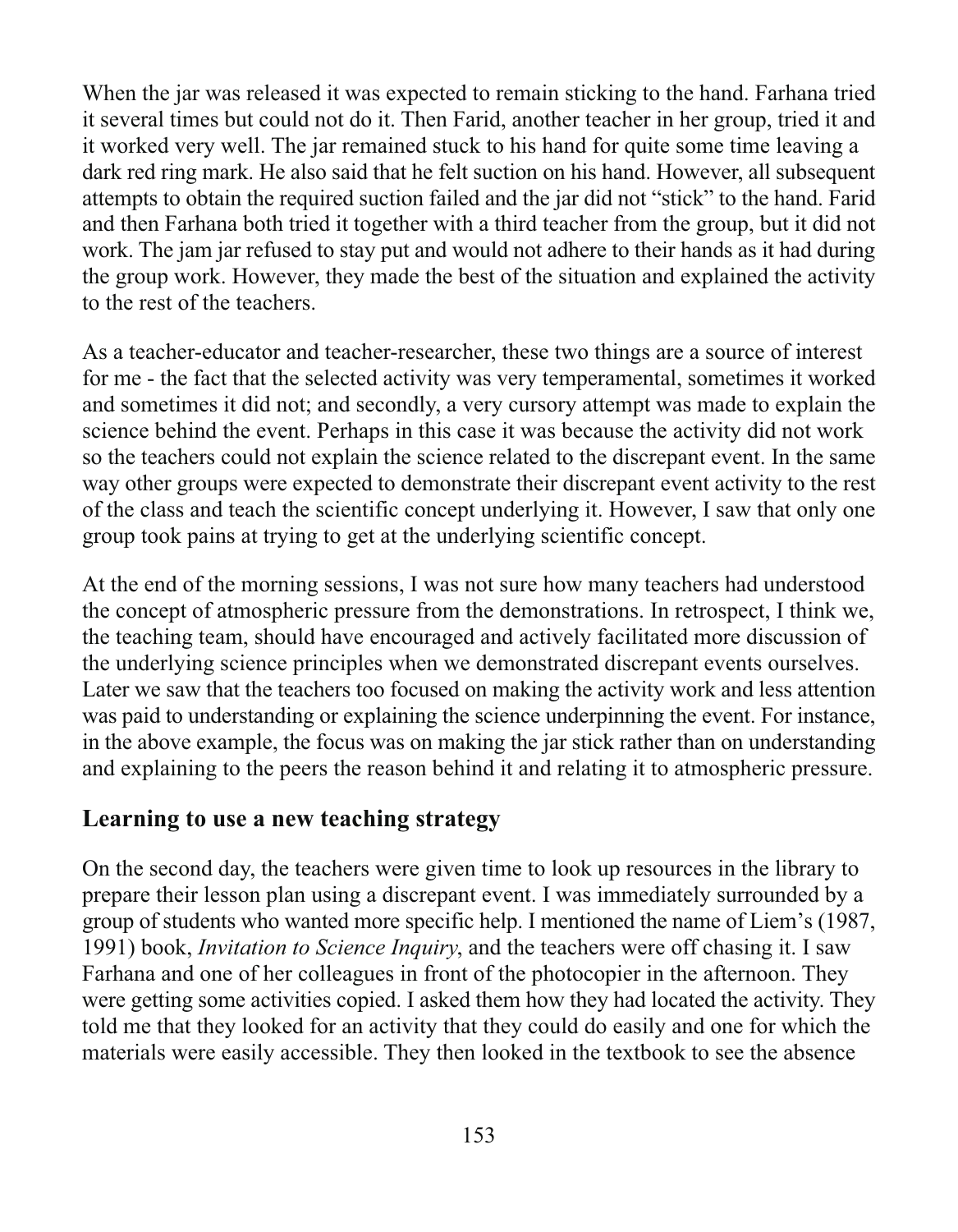or presence of that topic and came up with an objective for the lesson.

In essence, the sequence was exactly the same as the one that we as the teaching team had followed in planning this session. Interestingly, it is also the exact opposite to what we profess to teach, *i.e.* make the objectives first and then develop the lesson. The teaching team had decided to address some biological content in the week in which a discrepant event was to be introduced.

However, very few discrepant events were found suitable for teaching Biology and even fewer resources were available to help develop discrepant events in Biology. Hence, it was decided to teach atmospheric pressure, as there was a lot of material available in this area. Does it mean that in some strategies like the discrepant event it is easier to first locate the activities and resources and then select the topic area? Is there any harm in following this practice?

#### Farhana's discrepant event

Farhana selected the activity for teaching based on a number of factors. She explained the selection process in this way:

To plan the lesson I had to find the activity with the topic in mind. For that I had to go to the library and read trying to find different activities, reading them thoroughly and then thinking about them. Some of the activities that I read were very general which the children would already know. I dropped such activities. Some activities that I selected, on closer inspection, were not relevant. That is, I would not be able to draw a relation between the activity and the topic to be taught. Then there were some good activities but to explain them would require a high level of understanding in science and hence would be inappropriate for class four. I was also looking for those activities that needed material, which I could get myself. Neither did I want to borrow material from AKU-IED nor did I want to purchase them. So I had to keep the availability of material in mind too. Maybe the material I wanted to use were available at AKU-IED but not in my school so I wanted to develop an activity that I could easily support and recreate anywhere.

She had first selected another activity that she tried to prepare at home. However, despite repeated attempts she could not get the desired results. Hence, she prepared another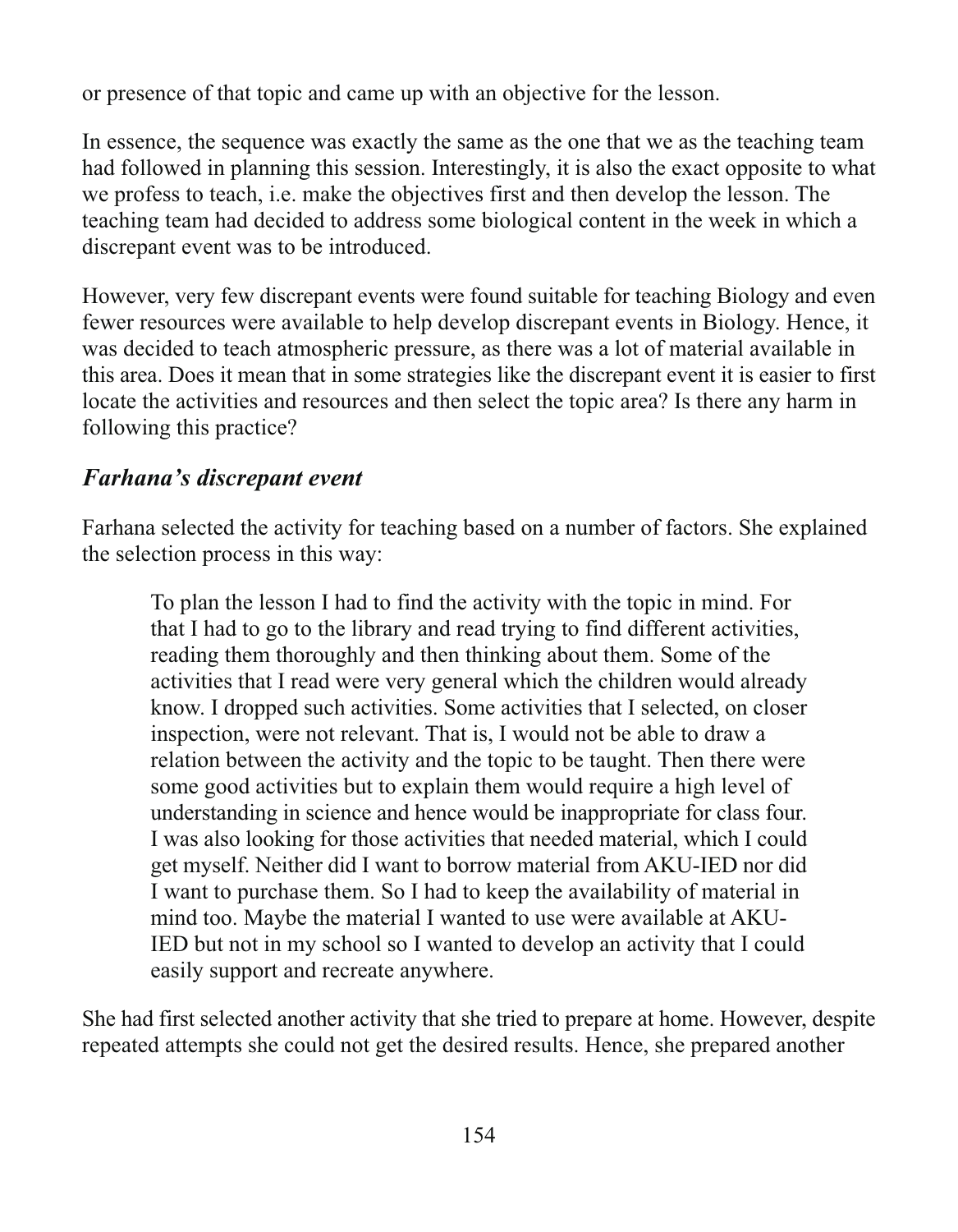activity using discrepant events for the microteaching session. This activity worked well and Farhana used it to teach a science lesson to class four in the CMS for one period lasting one hour. This was the day that a political party had called a strike in Karachi and hence there were only thirty students in the class instead of the over forty to be expected. The topic was "hot air rises". The discrepant event she used in her teaching was as follows:



Her management of the class and the materials was excellent, though she faced some difficulty initially when all her students could not see the demonstration. The best part of the lesson was the manner in which she used the Predict Observe Explain (Gunstone, 1991) sequence of questioning to enhance student engagement and suspense. In her journal, she records that she could do better by devising a lesson where the students, in small groups, work on a discrepant event themselves. Her lesson also succeeded in achieving the goal of demonstrating to students that hot air rises, however, very little class time was devoted to why hot air rises.

#### My understanding of the process

On analysis, I think that Farhana went through at least three stages: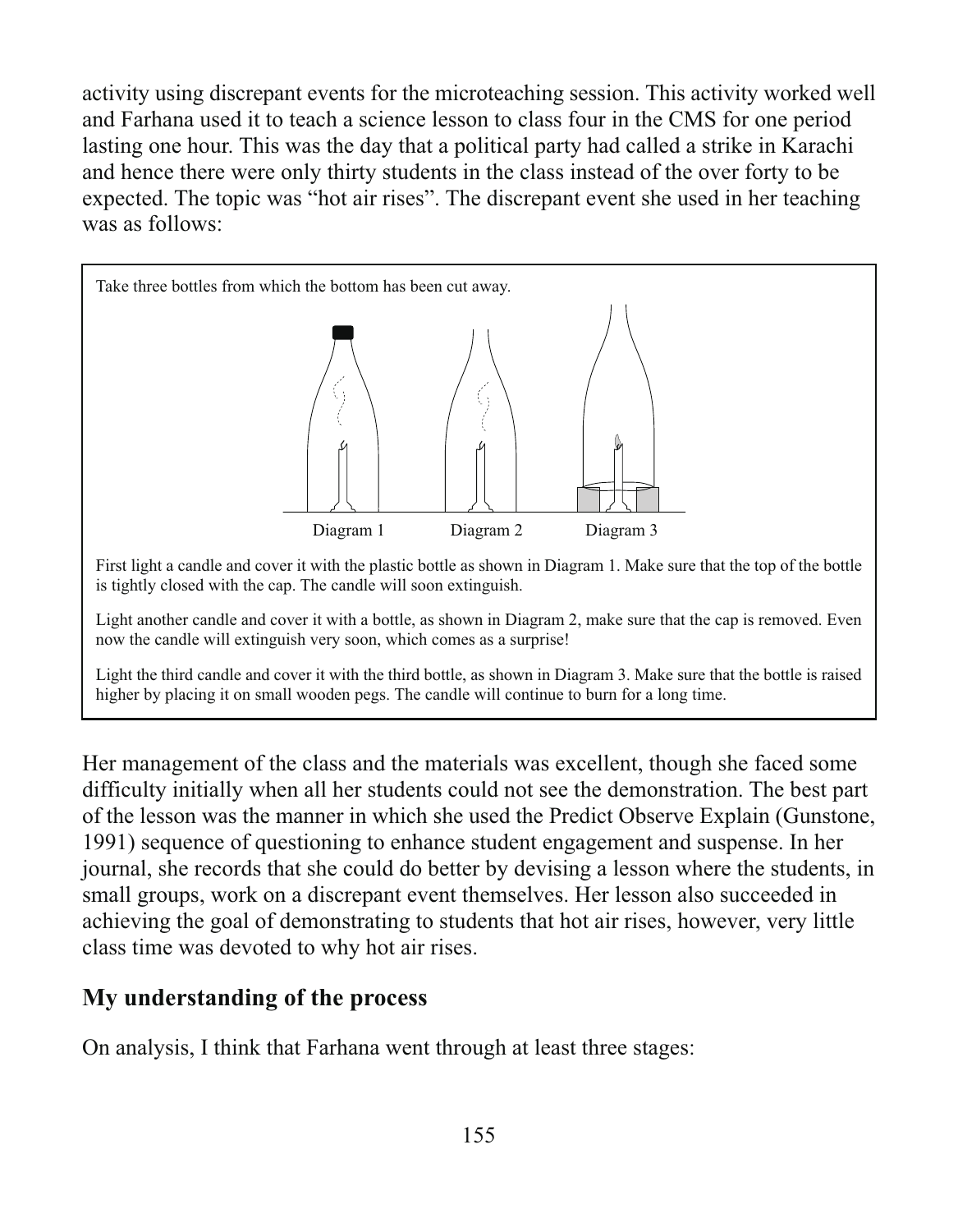- 1. The Appreciation stage, which I call the Wow and Vow stage!
- 2. The Application stage, which I call the Muddling Through stage.
- 3. The Analysis stage, which I call the Second Thoughts stage.

The Wow and Vow stage is the initial euphoria where Farhana was delighted with the presentation made by the teaching team; she called it almost magical. She was fascinated by the activities presented, the manner in which it was presented to create inequilibrium in her mind and the way it was resolved by teaching the content. She also resolved to teach in a similar manner.

This stage of Muddling Through comes into play where a teacher like Farhana is given time to develop her own lesson plan using this strategy. There is almost a sense of panic and she, with her colleagues, is seen in the library and at the photocopier making copies of potentially suitable activities. Further support was sought by discussing the discrepant event with the teaching team. Farhana, was particularly keen to see that there was a good match between the discrepant event selected and her teaching goals.

During this stage, teachers like Farhana who have good English language skills, offer strong peer support. I often saw her surrounded by other teachers asking help in trying to understand some activity sheet that they had brought from the library. A number of teachers, both from the government and private sectors, had difficulty in comprehending either the directions for doing the activity or the science underlying the activity. Often times it was a little bit of both.

Slowly, most teachers settle down and start working on their selected discrepant event. During this stage, Farhana made two decisions that helped her to succeed: she decided on a topic and did not change it even if the activity that she had selected did not work; and she chose to select another activity covering the same topic rather than change the topic and activity. This is where a number of her colleagues had difficulty. As soon as an activity did not work, they panicked and chose another activity that they thought would work unmindful of the topic area. That meant that not only did they have to work on a new activity, they had to read up and understand a new topic area.

The most difficult part was yet to come, to actually try the discrepant event and make it work "the way it is supposed to work". Farhana, like many others had to change the discrepant events because she could not achieve the desired results. The Muddling Through stage, I believe, continued right through the teaching practice stage. I observed that the teachers were at different levels of comfort with working with this strategy.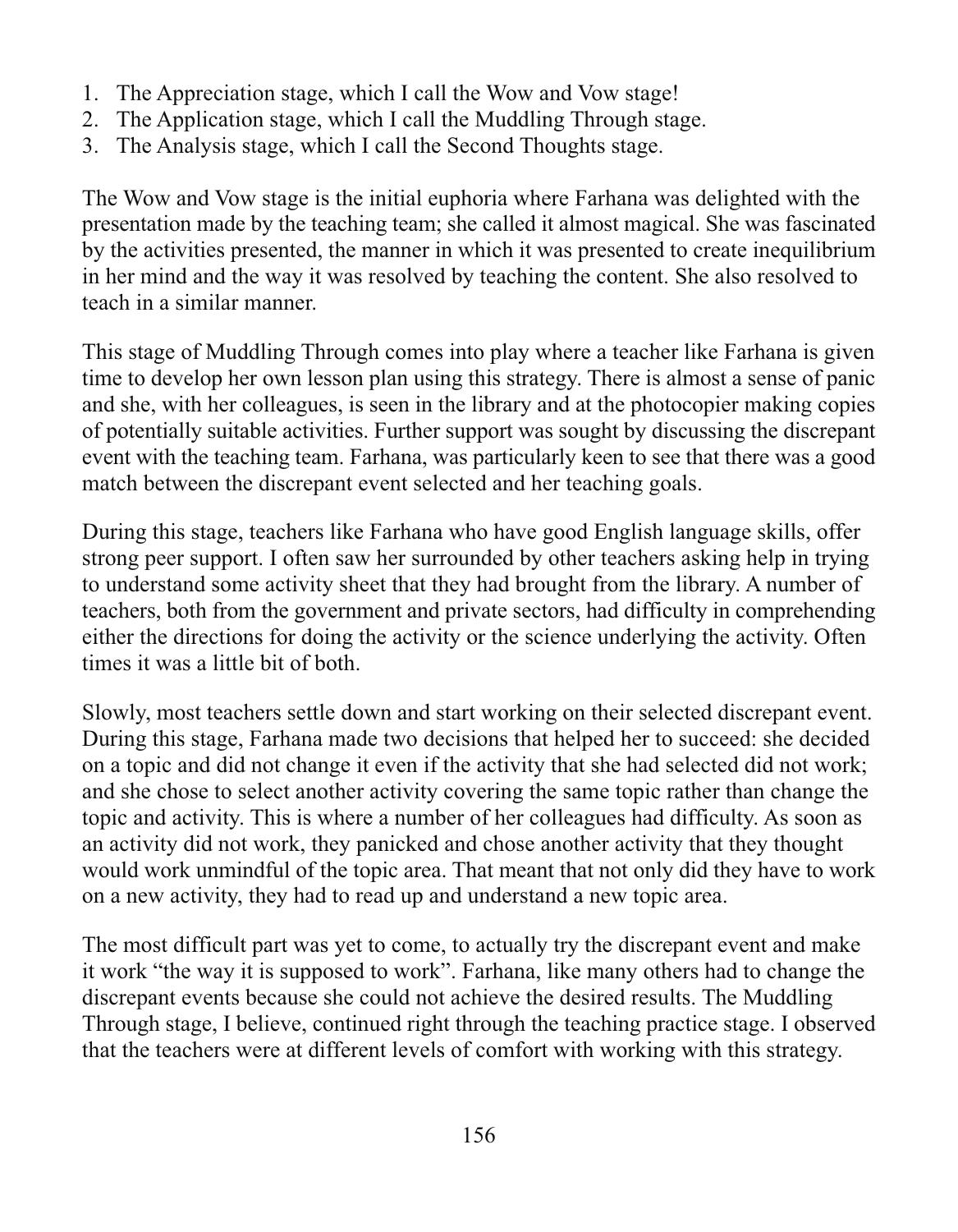There were some teachers who could barely understand the concept of discrepancy and had difficulty in seeing the discrepancy in most of the activities given in resource books. And there were teachers like Farhana who had written in their reflective journals that she wanted to not only demonstrate discrepant events but wanted to let students do these activities individually. Farhana was among the teachers who used discrepant events with relative success.

The last stage was where Farhana had second thoughts about her ability to engage and use this strategy in her own classroom. She writes in her journal:

There is a question in my mind. Here at AKU-IED we have time, books and guidance of our facilitators to help us to plan and deliver an effective lesson. Is it really going to work when we go back to our own places? There we have a lot to do and in one day we have to take three or four lessons. I think we are really going to have a tough time. Although we did all the work individually today, we faced a tough time in preparing our lesson. A lot of practice will be required to overcome this problem.

During the interview when Farhana was asked the most essential and critical elements for using discrepancy in the primary classroom, she said:

Content knowledge is the most essential aspect. Without having content knowledge, no matter which method we use, we definitely cannot ask questions with confidence. This is my own experience. If I have to ask questions, so that children are encouraged to ask more questions, then I will hesitate to go on a track where I am not sure of my own content knowledge. But when we are confident, we want the child to think more and ask more questions. Content knowledge is the basic requisite of good teaching.

I agree with Farhana that science content knowledge is the most important prerequisite to be able to teach effectively using this strategy. Very often primary teachers in Pakistan themselves have very little preparation in the science. Hence, they do not have exposure to either the science content or science activities that they can: (a) see a discrepant event and recognize a discrepancy; (b) explain the discrepancy based on science content knowledge. These two conditions help to make this strategy particularly challenging for primary science teachers.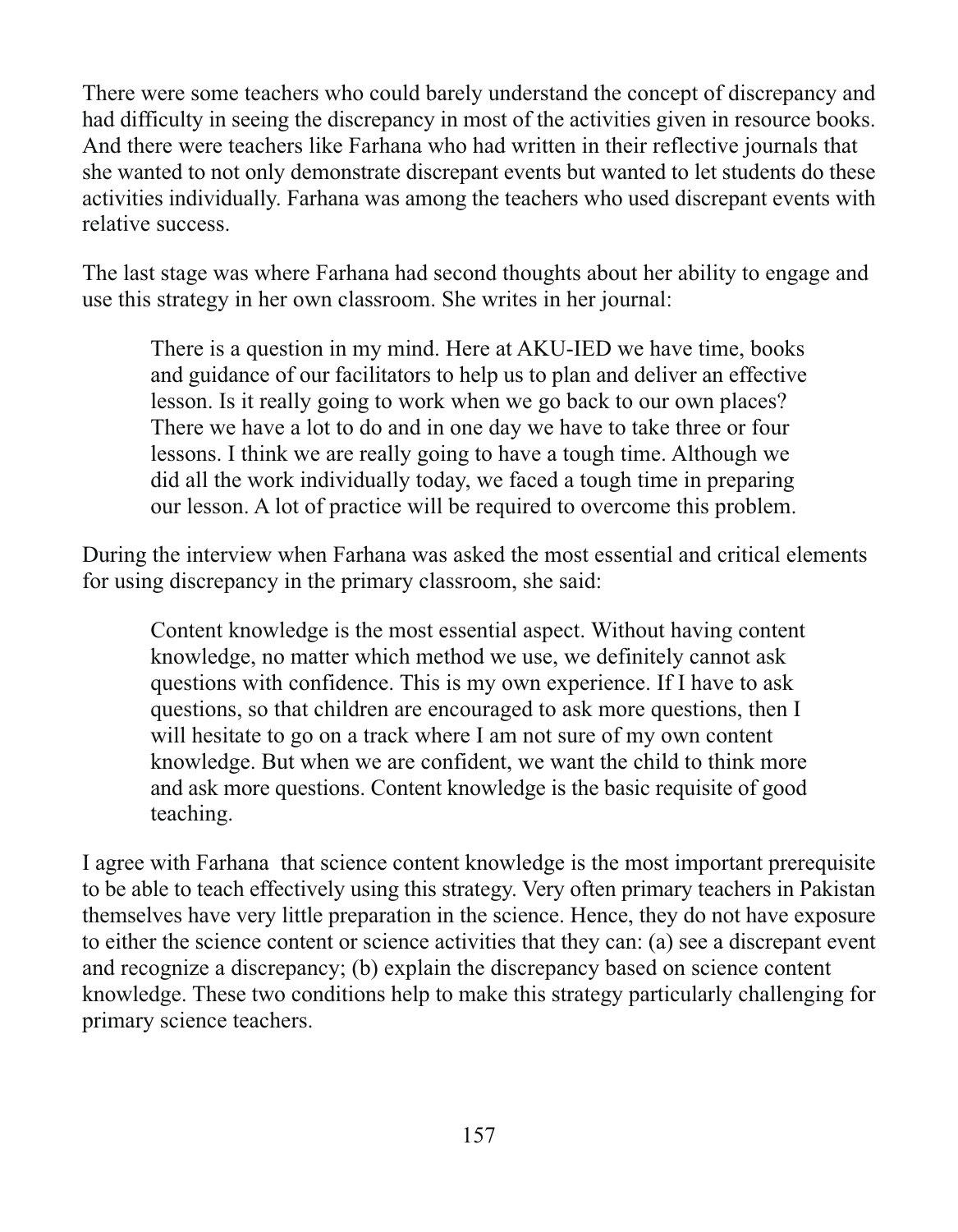### **Implications for teaching**

The first stage of Wow and Vow is very important for motivation of the teachers, but it is the second stage of Muddling Through that defined success for Farhana. She needed the time and space to work on her activity and materials. However, support and pressure both are required at this stage -- if no support is provided at this stage, the teacher will soon become frustrated trying to do a task for which she is not well prepared.

However, if there was no pressure, it is possible that Farhana might have not been able to prepare another activity to replace the first one in such a short span of time. The pressure was provided in two ways: (a) by requiring the teachers to prepare a lesson to teach in a real classroom and (b) by expecting teachers to demonstrate a part of the lesson in front of their colleagues. Farhana felt that the latter aspect of the whole teaching sequence was most helpful in clarifying ideas, removing confusions and improving the lesson plan. There was a pressure to present something reasonable to one's peers in the given time.

The biggest challenge for teacher educators is to devise means where the teacher can undergo two or three cycles of the Muddling Through stage. Each iteration will help them to get closer to the stage, which Bonsetter (1998) calls Phase III. He states that teachers go through three phases as they try to implement reform in education:

**Phase I:** The pre-reform stage where the teacher is "doing what they have been doing".

**Phase II:** The teacher is exposed to a new way of doing something via a one-day workshop. S/he tries it out, it does not work and s/he concludes, "this stuff is just another short term educational trend". And they revert back to Phase I.

**Phase III:** The teachers do not stay long enough with the reform to reach Phase III where teachers reflect on what they are doing and how they might integrate these new ideas into their pre-workshop repertoire of teaching tools.

To keep the teachers engaged with a new strategy until they become comfortable using it is the challenge that is facing teacher educators at AKU-IED too. One of the reasons that the Certificate in Education has transformed into a more field-based format is to extend and lengthen Phase II and support the Muddling Through process so that the teachers reach Phase III.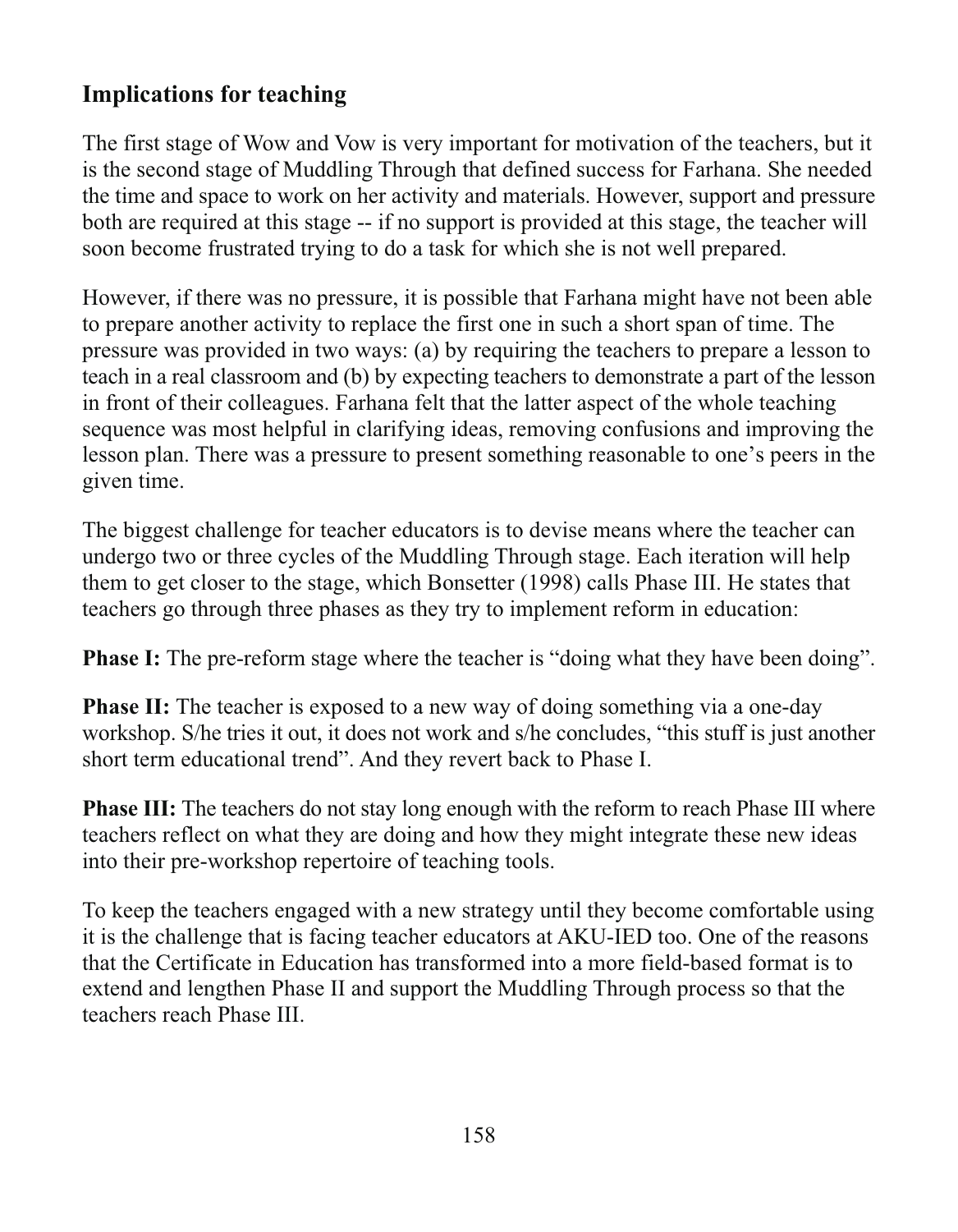#### **References**

- Baker, D. B. (1997). Constructing Science in the Middle and Secondary School Classrooms, London: Allyn and Bacon, 1997.
- Bonstetter, R. J. (1998). Inquiry: Learning From the Past with an Eye on the Future. Electronic Journal of Science Education 3 (1), 1-5.
- Collette, A. T., & Chiappetta, E. L. (1989). Science Instruction in the Middle and Secondary Schools. Columbus: Merrill.
- Gunstone, R. F. (1991). Reconstructing Theory from Practical Experience. In B. Woolnough (Ed.), Practical Science: The Role and Reality of Practical Work in School Science (pp. 67-77). Milton Keynes: Open University Press.
- Gunstone, R. F., Loughran, J., Berry, A., & Mulhall, P. (1999). *Inquiry in Science Classes* - Do We Know "How, When and Why"? Paper presented at the Annual Meeting of AERA in Montreal, Canada.
- Kavogli, Z. (1992). Discrepant Events: An Alternative Teaching Process. Science Education International, Vol. 3 (3), 10-13.
- Liem, T. L. (1991). *Invitations to Science Inquiry*. Chino Hills: Science Inquiry Enterprise.
- Liem, T. L. (1987). *Invitations to Science Inquiry* (2nd Ed.). Chino Hills: Science Inquiry Enterprises.
- Mustafa, S. (1998). Discrepancy: An Innovative Strategy for Promoting Students' Learning in Science. Unpublished master's dissertation, Aga Khan University Institute for Educational Development, Karachi, Pakistan.
- Posner, G. J., Strike, K. A., Hewson, P.W., & Gertzog, W.A. (1982). Accommodation of a Scientific Conception: Toward a Theory of Conceptual Change. Science Education, 66 (2), 211-227.
- Shakoor, M. (1998). Discrepant Event as an Alternative Science Teaching Strategy in Lower Secondary Classroom. Unpublished master's dissertation, Aga Khan University Institute for Educational Development, Karachi, Pakistan.